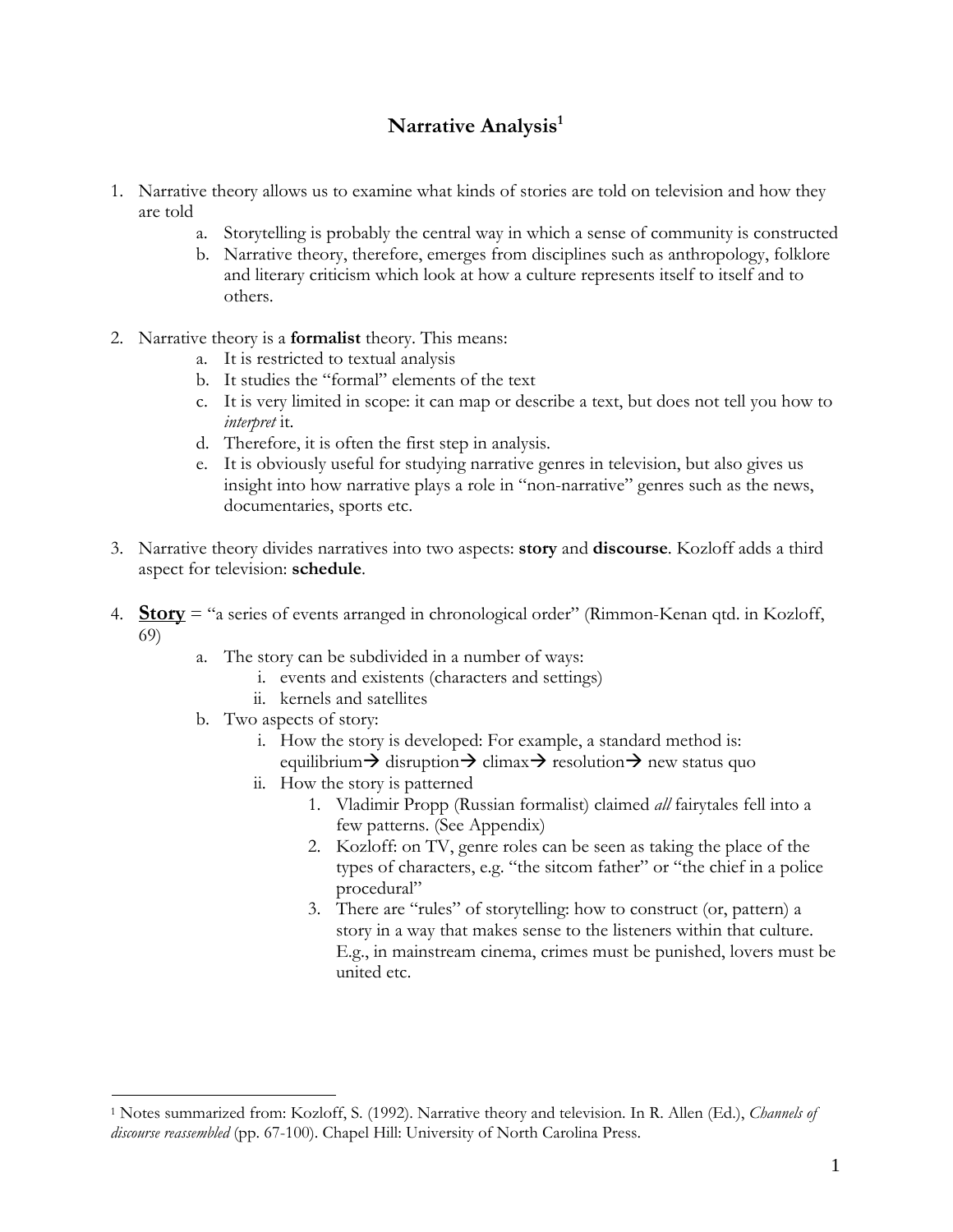# 5. **Discourse** = *how* the story is told. Discourse can be analyzed by looking a number of aspects:

## a. **Participants**

i. From literary theory: the idea of 6 participants (Kozloff 77)

#### Text

Real author  $\rightarrow$  [ Implied author $\rightarrow$ Narrator $\rightarrow$ Narratee $\rightarrow$ Implied Reader]  $\rightarrow$  Real Reader

- 1 2 3 4 5 6 ii. But, for television, there is no clear author. Instead, the idea of "television's narrating agency": The specificity of television as a medium: it tells its narrative through images not through text. (Kozloff 79)
	- iii. Television's "bardic function" which means that, "like a bard, television conveys the culture's dominant values and self-image." (Kozloff 81) This function is heightened by TV's "liveness" which (until the Internet) was unique to TV as a medium.

#### b. **Narrators**

- i. The relationship of the narrator to his/her story and to the story world (diegesis)
- ii. There are six different types of relationship according to Kozloff (82-85): in/outside the diegesis; tells the whole story/tells one part of the story; distance in space and time from the story events; degree of distance from story events in terms of irony, self-reflexivity; reliability; and, omniscience.
- iii. According to Kozloff: "Identical story events can seem radically different depending upon the narrator's slant and on the degree of the narrator's power, remoteness, objectivity, or reliability." (85)
- iv. In television, the network itself can also be seen as a narrator.
- c. **Time**
	- i. there is a distinction between story-time and discourse-time. We can also look at the issue of time in relation to narrative in two ways:
		- 1. Sequence: The order in which events are related.
		- 2. Duration: The amount of time devoted to each event
- d. The connection between **discourse and ideology**: how the story is told shapes how we understand and interpret it. For example:
	- i. Realism: Classical Hollywood Cinema style which discourages questioning, hides the constructed nature of the narrative  $=$  narrative as reality
	- ii. Postmodern/self-reflexive: foregrounds the process of construction & invites viewers to engage actively with the story and question how it's being told  $=$ narrative *as* narrative
- 6. **Schedule** = the place of the television program within the overall schedule as well as the place of each episode within an ongoing television series or television serial.
	- a. Television flow: As a result of scheduling and programming practices in the U.S. television industry, programs tend to flow from one to the next. Viewers can also construct their "flow" by channel surfing.
	- b. Industrial considerations: Television narratives have to accommodate things like commercial breaks, genre conventions, and season finales in constructing both story and discourse.